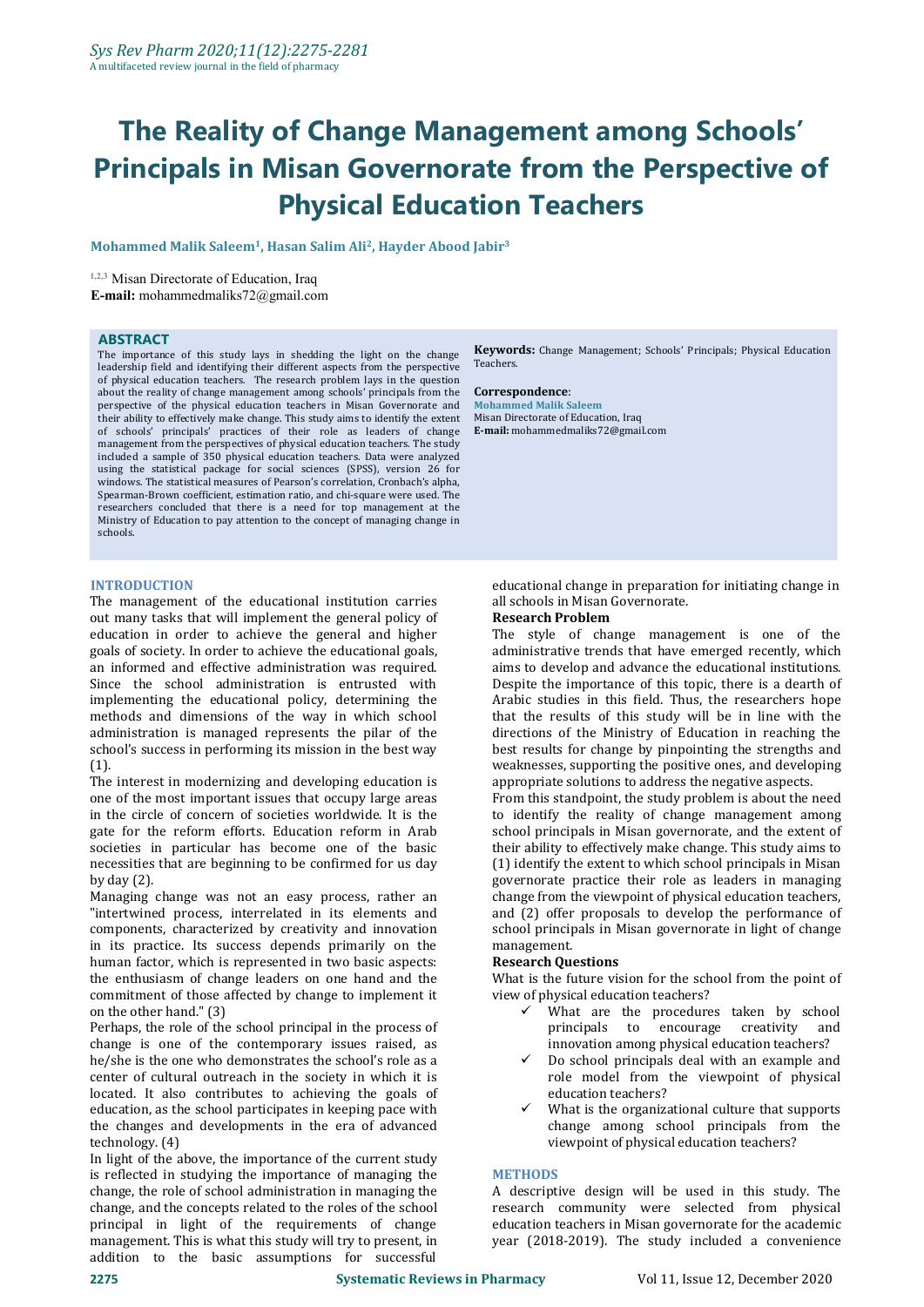# **from the Perspective of Physical Education Teachers**

sample of (350) physical education teachers were selected from Misan governorate. **Measures**

The study instrument was designed after a **Validity** comprehensive reviewing of the relevant studies. The researchers distributed the questionnaire to all members of the sample from teachers of physical education in Misan governorate, where the questionnaire consisted of (51) items distributed over (4) subdomains; the first subdomain is the Future Vision of the School for physical sample of (40) physical education teachers (12 items); the second subdomain is governorate as a pilot study. education teachers (12 items); the second subdomain is Encouraging Creativity and Innovation among physical education teachers (12 items); the third subdomain is the Example and Role Model (14 items), and the fourth subdomain is the Organizational Culture Supporting for Change (13 items) .All items are measured on a 3-point Likert-type scale of agree, agree to some extent, and

# $The$  **validity** of the expert panel:

The researchers presented the questionnaire to a panel expert of nine experts who offered their feedback of omitting and rephrasing some items.

The validity of the study instrument was examined by calculating the internal consistency of the questionnaire by calculating the correlation coefficients between the degree of each item and the total score of the corresponding subdomain by applying the scale to a sample of (40) physical education teachers in Misan

# **Ethical Considerations**

The researchers obtained the approval of the ethical committee at the Directorate of Education in Misan City. The researchers told the study subjects that their participation is voluntary, and all the data obtained from this study will be for the scientific research only and these data will be securely maintained and safeguarded throughout the research phases and after publication.

|      | Correlation with |         |                  | Correlation with |         |  |  |  |  |
|------|------------------|---------|------------------|------------------|---------|--|--|--|--|
| Item | Subdomain        | Overall | Item             | Subdomain        | Overall |  |  |  |  |
|      | First subdomain  |         |                  | Second subdomain |         |  |  |  |  |
| 1.   | .685             | .751    | 13.              | .724             | .796    |  |  |  |  |
| 2.   | .730             | .745    | 14.              | .782             | .729    |  |  |  |  |
| 3.   | .708             | .694    | 15.              | .796             | .685    |  |  |  |  |
| 4.   | .969             | .716    | 16.              | .741             | .696    |  |  |  |  |
| 5.   | .711             | .719    | 17.              | .799             | .774    |  |  |  |  |
| 6.   | .669             | .689    | 18.              | .729             | .779    |  |  |  |  |
| 7.   | .774             | .705    | 19.              | .812             | .811    |  |  |  |  |
| 8.   | .792             | .719    | 20.              | .795             | .777    |  |  |  |  |
| 9.   | .743             | .703    | 21.              | .807             | .689    |  |  |  |  |
| 10.  | .777             | .723    | 22.              | .776             | .755    |  |  |  |  |
| 11.  | .743             | .701    | 23.              | .721             | .706    |  |  |  |  |
| 12.  | .737             | .735    | 24.              | .735             | .722    |  |  |  |  |
|      | Third subdomain  |         | Fourth subdomain |                  |         |  |  |  |  |
| 25.  | .801             | .724    | 39.              | .796             | .782    |  |  |  |  |
| 26.  | .875             | .741    | 40.              | .781             | .799    |  |  |  |  |
| 27.  | .835             | .730    | 41.              | .816             | .807    |  |  |  |  |
| 28.  | .794             | .711    | 42.              | .821             | .721    |  |  |  |  |
| 29.  | .759             | .669    | 43.              | .818             | .708    |  |  |  |  |
| 30.  | .798             | .787    | 44.              | .779             | .792    |  |  |  |  |
| 31.  | .783             | .743    | 45.              | .799             | .799    |  |  |  |  |
| 32.  | .831             | .776    | 46.              | .787             | .716    |  |  |  |  |
| 33.  | .788             | .735    | 47.              | .811             | .719    |  |  |  |  |
| 34.  | .791             | .812    | 48.              | .793             | .703    |  |  |  |  |
| 35.  | .805             | .795    | 49.              | .757             | .713    |  |  |  |  |
| 36.  | .809             | .705    | 50.              | .784             | .738    |  |  |  |  |
| 37.  | .802             | .719    | 51.              | .881             | .827    |  |  |  |  |
| 38.  | .783             | .723    |                  |                  |         |  |  |  |  |

**Table 1:** Internal consistency among items and subdomains (n = 40)

r value is significant at 0.05 = .264

Table 1 displays that there is a statistically significant correlation among items and the value of the corresponding subdomain at 0.05 where all scores range between 0.669 and 0.881 which indicates a good internal consistency for the study instrument.

**Table 2:** The internal consistency between the subdomain and the overall instrument

| Subdomain                                                   | Correlation coefficient with the<br>overall instrument |
|-------------------------------------------------------------|--------------------------------------------------------|
| Future Vision of the School for physical education teachers | .759                                                   |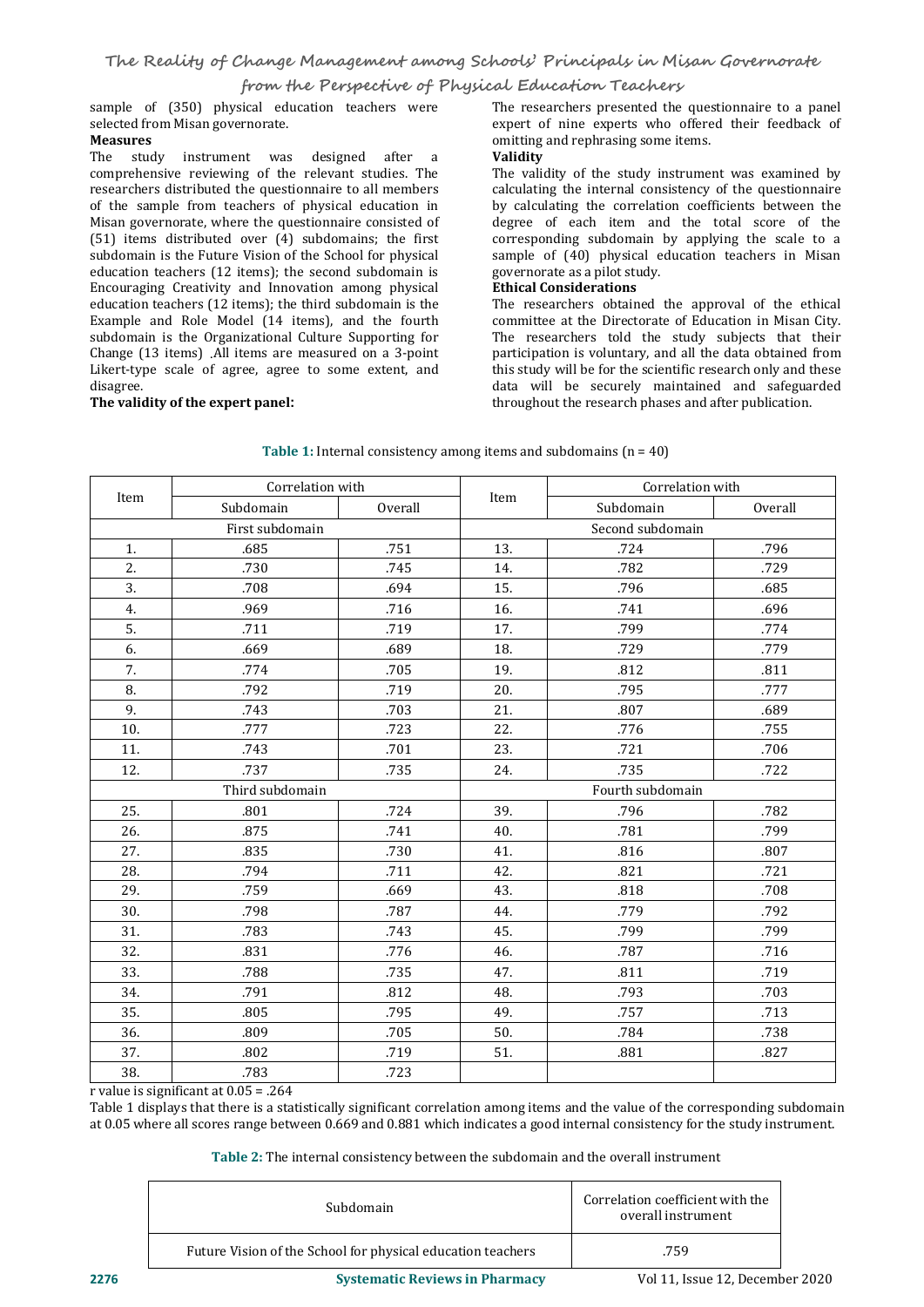# **The Reality of Change Management among Schools' Principals in Misan Governorate**

|  | from the Perspective of Physical Education Teachers |  |
|--|-----------------------------------------------------|--|
|--|-----------------------------------------------------|--|

| Encouraging Creativity and Innovation among physical education<br>teachers | .677 |
|----------------------------------------------------------------------------|------|
| Example and Role Model                                                     | .820 |
| Organizational Culture Supporting for Change                               | .849 |

r value is significant at 0.05 = .264

Table (2) reveals that there is a statistically significant **Reliability** correlation between the value of each subdomain and the overall score of the study instrument at  $p \le 0.05$ . The values of the subdomains range between .677-.849 which indicates a good internal consistency of the subdomains. Table (2) reveals that there is a statistically significant<br>correlation between the value of each subdomain and the<br>overall score of the study instrument at  $p \le 0.05$ . The was computed using the Cronbac<br>values of the sub

The internal consistency of the instrument subdomains was computed using the Cronbach's alpha and split-half method (Spearman's rho and Brown) and Guttman (Table 3).

**Table 3**: Cronbach's alpha and split-half method (Spearman's rho and Brown) and Guttman of the study instrument (n = 40)

|                         |                  |                                                         | Split half     |         |  |  |  |
|-------------------------|------------------|---------------------------------------------------------|----------------|---------|--|--|--|
| Subdomain               | Cronbach's alpha | Correlation<br>coefficient<br>between the two<br>halves | Spearman's rho | Guttman |  |  |  |
| First                   | .988             | .967                                                    | .983           | .983    |  |  |  |
| Second                  | .993             | .985                                                    | .992           | .986    |  |  |  |
| Third                   | .973             | .987                                                    | .985           | .988    |  |  |  |
| Fourth                  | .949<br>.984     |                                                         | .988           | .992    |  |  |  |
| .995<br>Overall<br>.966 |                  | .991                                                    | .988           |         |  |  |  |

r value is significant at 0.05 = .264

Table (3) demonstrates that the values of the correlation<br>
coefficient with split half method range between .984 Data were analyzed using the statistical package for social coefficient with split half method range between .984 and .995 and the Spearman's rho values range between .983 and .992 which indicates that the study instrument has an excellent consistency coefficient. **Study procedure**

The researchers verified the validity and reliability coefficients by distributing the study instrument to a sample of 350 physical education teachers in Misan governorate.

# **Data analyses**

sciences (SPSS) for windows, version 25. The statistical measures of Pearson correlation, Cronbach's alpha, Guttman's coefficient, estimation values, and chi-square were used at a p-value  $\leq 0.05$ .

# **RESULT**

| Item<br># | Item                                                                                                       | Agree | Agree to<br>some<br>extent | Disagree | Weighted | Estimation<br>value | Rank         | Chi-<br>square |
|-----------|------------------------------------------------------------------------------------------------------------|-------|----------------------------|----------|----------|---------------------|--------------|----------------|
| 1.        | Teachers contribute<br>formulating the future vision<br>of the school                                      | 169   | 134                        | 47       | 822      | 78.29               | 11           | 67.65          |
| 2.        | Consider the use of<br>flexibility in advance<br>planning for manage change                                | 191   | 121                        | 38       | 853      | 81.24               | 8            | 100.57         |
| 3.        | He/she appreciates the<br>material and human<br>potential that the school<br>provides                      | 238   | 91                         | 21       | 917      | 87.33               | 2            | 210.28         |
| 4.        | Considers the previous plans<br>of the school when develops<br>its future programs                         | 229   | 103                        | 18       | 911      | 86.76               | 3            | 193.21         |
| 5.        | Helps in planning for future<br>and educational decision-<br>making by using the results<br>of the studies | 152   | 142                        | 56       | 796      | 75.81               | 12           | 47.75          |
| 6.        | Predicts that are expected to<br>occur in the school problems<br>are                                       | 209   | 113                        | 28       | 881      | 83.90               | 6            | 140.58         |
| 7.        | Works in a team spirit with<br>the aim of realizing the goals<br>that the school seeks to<br>achieve       | 239   | 90                         | 21       | 918      | 87.43               | $\mathbf{1}$ | 212.82         |
| 8.        | Displays the practical                                                                                     | 186   | 129                        | 35       | 851      | 81.05               | 10           | 99.67          |

**Table 4:** Future Vision of the School for physical education teachers

**2277 Systematic Reviews in Pharmacy** Vol 11, Issue 12, December 2020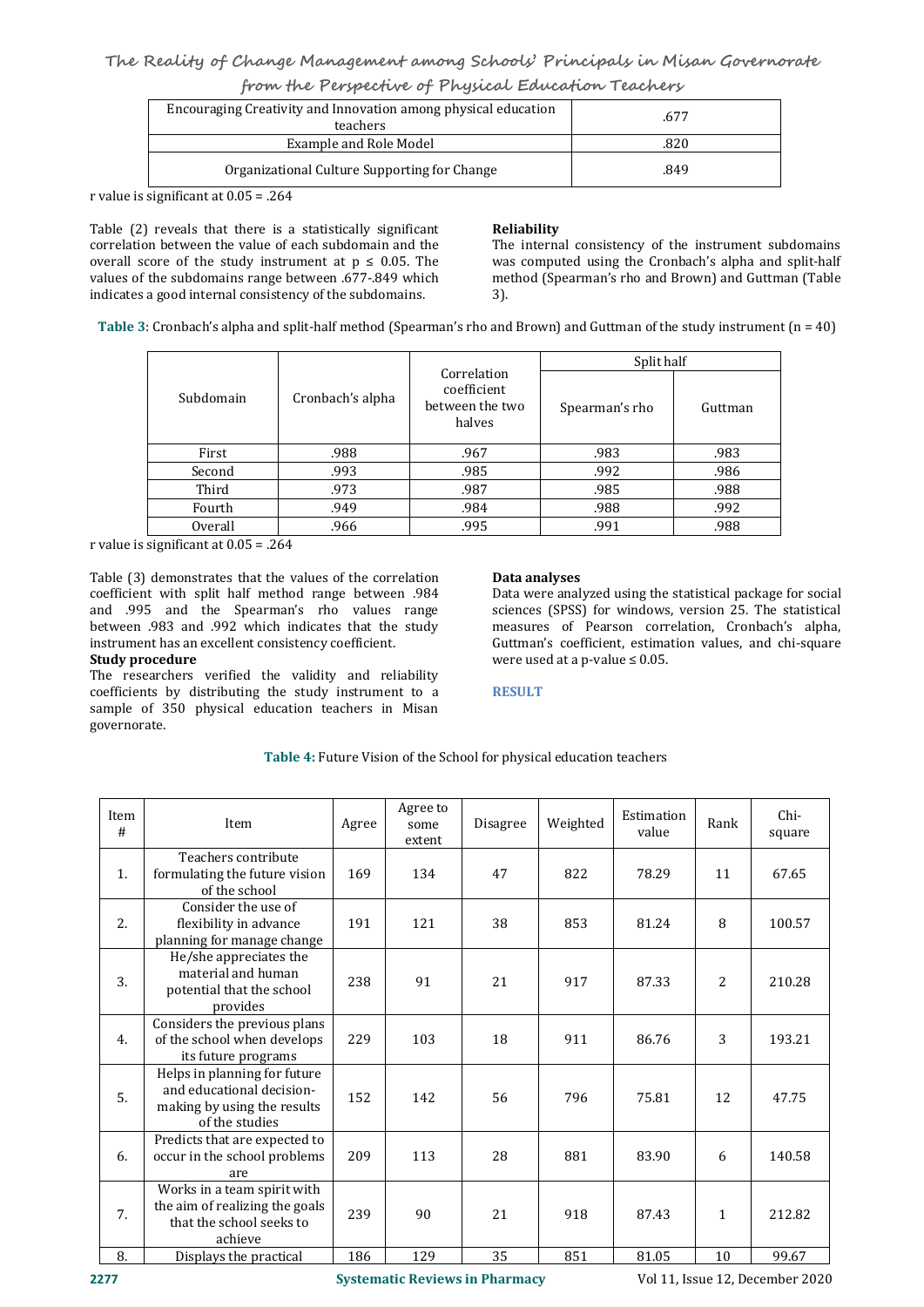|     | applications of educational<br>programs related to the<br>educational process                                                                  |     |     |    |     |       |                |        |
|-----|------------------------------------------------------------------------------------------------------------------------------------------------|-----|-----|----|-----|-------|----------------|--------|
| 9.  | Can develop preventive<br>plans to treat students'<br>health, social, and<br>educational problems                                              | 189 | 125 | 36 | 853 | 81.24 | 9              | 101.22 |
| 10. | Keens to display the future<br>vision of the school to the<br>parents                                                                          | 199 | 113 | 38 | 861 | 82.00 | 7              | 111.26 |
| 11  | Helps in objectively<br>formulating the future vision<br>of the school                                                                         | 213 | 116 | 21 | 892 | 84.95 | 5              | 157.99 |
| 12  | Establish annual and<br>quarterly plans that cover all<br>school activities                                                                    | 234 | 93  | 23 | 911 | 86.76 | 4              | 198.01 |
| 13  | Contributes to enriching the<br>curriculum, increasing<br>creativity by developing<br>practical ideas                                          | 193 | 123 | 34 | 859 | 81.81 | 6              | 108.86 |
| 14  | Encourages the teachers to<br>present practical<br>applications of creativity                                                                  | 205 | 107 | 38 | 867 | 82.57 | 5              | 120.73 |
| 15  | Discusses with the teachers<br>the suitability of the<br>curriculum to students'<br>needs                                                      | 173 | 131 | 46 | 827 | 78.76 | 10             | 71.77  |
| 16  | Helps the teachers to create<br>new methods and activities<br>that help in teaching the<br>curriculum appropriately                            | 180 | 128 | 42 | 837 | 79.81 | 9              | 83.27  |
| 17  | Encourages the teachers to<br>provide demonstrative<br>lessons                                                                                 | 206 | 107 | 37 | 869 | 82.76 | $\overline{4}$ | 123.61 |
| 18  | Contributes to teachers'<br>professional growth and<br>their performance<br>development according to a<br>specific time plan                   | 187 | 119 | 44 | 843 | 80.29 | 8              | 87.71  |
| 19  | Provides a school<br>atmosphere that helps to<br>disseminate the culture of<br>creativity and improve<br>education                             | 194 | 111 | 45 | 849 | 80.86 | 7              | 95.56  |
| 20  | Directs the teachers to<br>produce the educational aids<br>necessary for the students'<br>needs from the materials of<br>the local environment | 209 | 110 | 31 | 878 | 83.62 | 3              | 136.36 |
| 21  | Cares for the achievement<br>level of talented students on<br>the one hand and slow<br>achievement on the other<br>hand                        | 221 | 99  | 30 | 891 | 84.86 | $\mathbf{1}$   | 160.36 |
| 22  | Provides financial and moral<br>incentives for teachers and<br>students to achieve<br>creativity in education                                  | 150 | 127 | 73 | 777 | 74.00 | 12             | 26.78  |
| 23  | Encourages the teachers to<br>solve the problems they<br>encounter in school                                                                   | 221 | 94  | 35 | 886 | 84.38 | 2              | 154.87 |
| 24  | Offers initiatives and<br>suggestions to solve<br>problems they encounter in<br>school                                                         | 146 | 152 | 49 | 800 | 76.19 | 11             | 58.91  |

Chi-square value at p ≤ 0.05 is 5.990

Table (4) displays that there are statistically significant differences among subjects' responses where the table chi-square value is greater the calculated value at  $p \le$ 

0.05. Also, the weighted value ranges between 796 for item #5 and 918 for item #7. Thus, item #7 comes in the first rank (87.43%), while the item #3 comes in the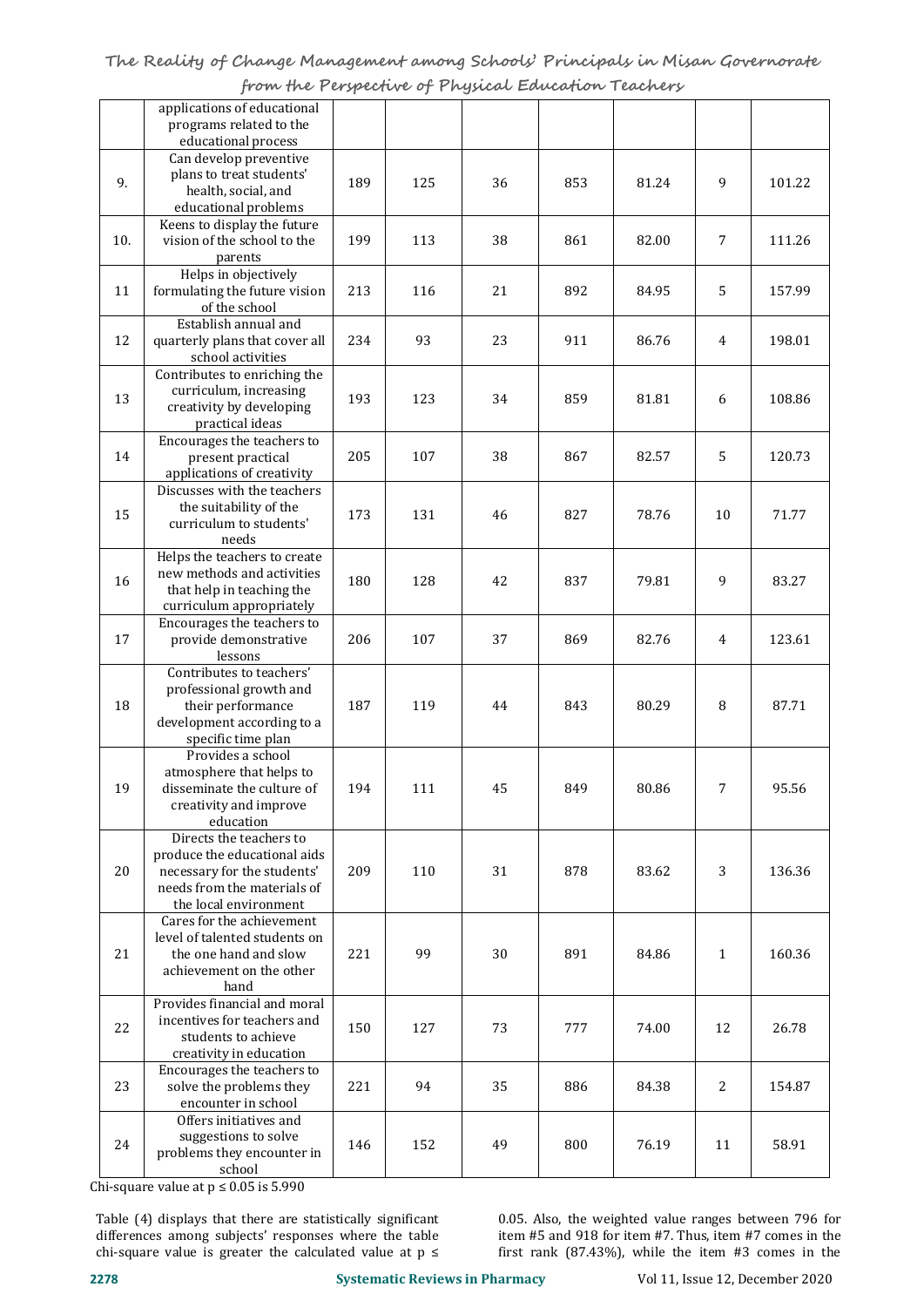# **from the Perspective of Physical Education Teachers**

second rank (87.33%), item #5 comes in the last rank (75.81%). The study finding; in terms of the future vision of the school, agree with that of Al-Quraishi who stated that the administrative practices related to decision making, the follow-up, and the motivation were practiced to a high degree (5), displays that there are statistically significant differences among subjects' responses in all items where the table chi-square value is greater the calculated value at  $p \le 0.05$ . Also, the weighted value ranges between 777 for item #22 and 891 for item #21. Thus, item #21 comes in the first rank (84.86%), while the item #23 comes in the second rank (84.38%), item #22 comes in the last rank (74.00%).

This finding agrees with that of Abu Samra Al-Titi, and Qasim who stated that the reality of the administrative practices of the Jerusalem District school principals were high, which helped teachers solve their problems (6). On the other hand, this finding; in terms of encouraging creativity and innovation among physical education teachers, disagrees with that of Muslim who stated that many school principals do not involve teachers in the decision-making process, and that a percentage of principals do not inform teachers about the meeting agenda in advance. Thus, teachers do not have the opportunity to participate effectively (7).

| Table 5: Example and Role Model |  |
|---------------------------------|--|
|                                 |  |

| Item<br># | Item                                                                                                                | Agree | Agree<br>to some<br>extent | Disagree | Weighted | Estimation<br>value | Rank           | Chi-<br>square |
|-----------|---------------------------------------------------------------------------------------------------------------------|-------|----------------------------|----------|----------|---------------------|----------------|----------------|
| 25.       | Contributes to providing a<br>model for teamwork and<br>social collaboration                                        | 242   | 90                         | 18       | 924      | 88.00               | $\overline{4}$ | 224.18         |
| 26.       | Characterized by good<br>behavioral manifestations                                                                  | 259   | 75                         | 16       | 943      | 89.81               | 2              | 275.39         |
| 27.       | Encourages the physical<br>education teachers to the<br>work competently to bring<br>about the remarkable<br>change | 241   | 82                         | 27       | 914      | 87.05               | 6              | 211.72         |
| 28.       | Develop the physical<br>education teachers' self-<br>confidence                                                     | 229   | 99                         | 22       | 907      | 86.38               | $\overline{7}$ | 187.65         |
| 29.       | Characterized by flexibility<br>and augmenting the<br>administrative practices to<br>achieve the required change    | 217   | 103                        | 30       | 887      | 84.48               | 12             | 189.95         |
| 30.       | Has the ability to know the<br>scientific foundations of<br>planning for change<br>management                       | 217   | 112                        | 21       | 896      | 85.33               | 8              | 152.27         |
| 31.       | Keens to consolidate the<br>relationship between the<br>school and the local<br>community                           | 226   | 94                         | 30       | 896      | 85.33               | 9              | 164.92         |
| 32.       | Encourages the teachers to<br>integrate between the<br>curriculum and the local<br>environment                      | 221   | 101                        | 28       | 893      | 85.05               | 10             | 171.25         |
| 33.       | Outstandingly deals with<br>students' parents                                                                       | 265   | 67                         | 18       | 947      | 90.19               | $\mathbf{1}$   | 162.79         |
| 34.       | Keen to follow the<br>educational and cognitive<br>changes up                                                       | 215   | 111                        | 24       | 891      | 84.86               | 11             | 293.18         |
| 35.       | Applies change management<br>actually                                                                               | 206   | 117                        | 27       | 879      | 83.71               | 14             | 156.76         |
| 36.       | Contributes to overcoming<br>the obstacles that hinder the<br>desired change                                        | 214   | 109                        | 27       | 887      | 84.48               | 13             | 137.32         |
| 37.       | Offers an atmosphere of<br>mutual affinity and respect<br>among the teachers,<br>workers, and students              | 244   | 85                         | 21       | 923      | 87.90               | 5              | 150.62         |
| 38.       | Has the ability to manage<br>conflict and solve disputes<br>inside the school                                       | 245   | 90                         | 15       | 930      | 88.57               | 3              | 226.02         |

Chi-square value at  $p \le 0.05$  is 5.990

differences among subjects' responses in all items where<br>the table chi-square value is greater the calculated value Table (5) displays that there are statistically significant at p ≤ 0.05. Also, the weighted value ranges between 879<br>differences among subjects' responses in all items where for item #35 and 947 for item #33. Thus, item #

Table (5) displays that there are statistically significant at  $p \le 0.05$ . Also, the weighted value ranges between 879 for item #35 and 947 for item #33. Thus, item #33 comes in the first rank (90.19%), while the item #26 comes in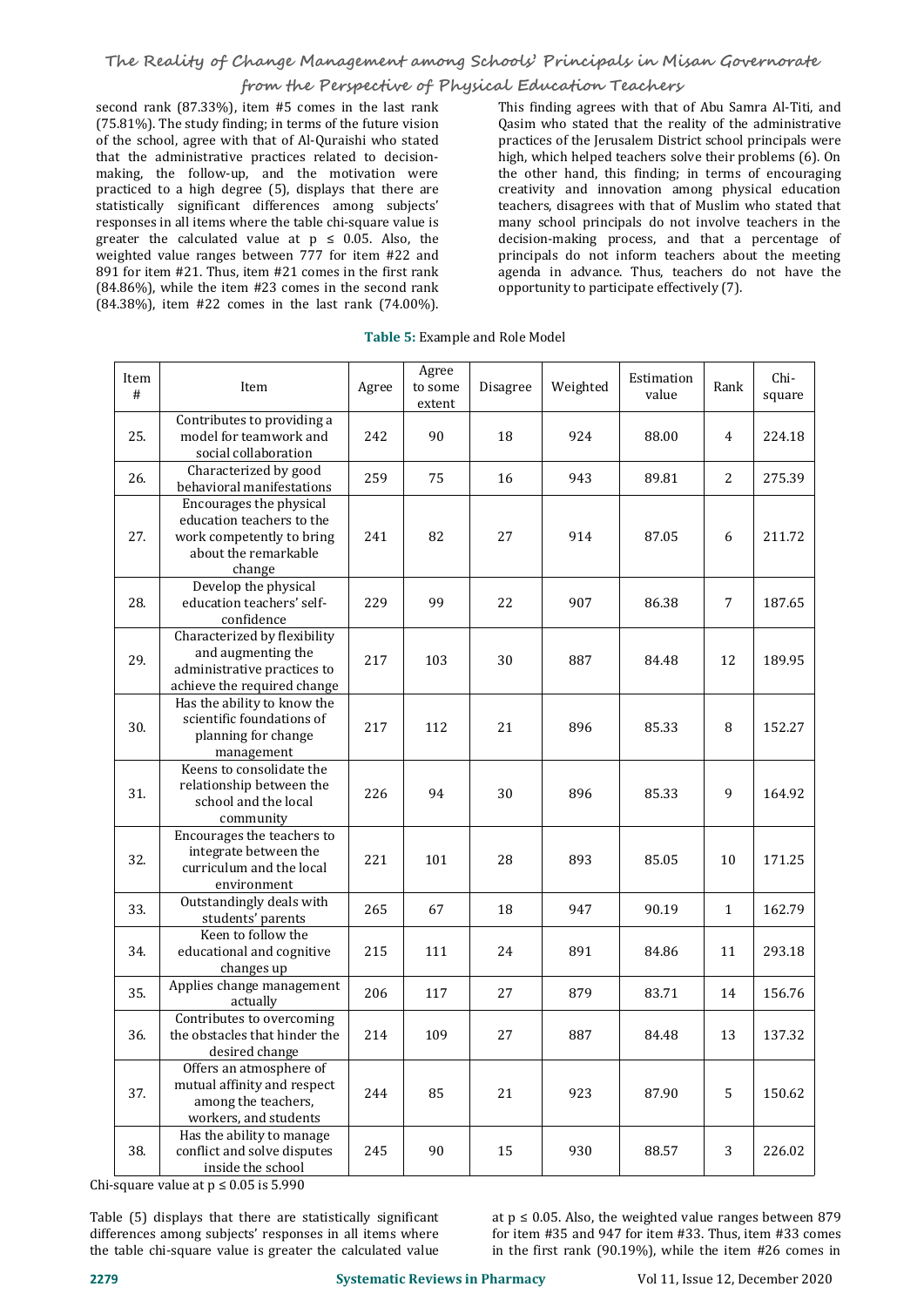# **The Reality of Change Management among Schools' Principals in Misan Governorate**

# **from the Perspective of Physical Education Teachers**

the second rank (89.81%), item #35 comes in the last rank (83.71%). This finding: in terms of the role model, agrees with that of Al-Daoor who stated that the degree to which the school principal has practiced his/her role as an educational leader was high, and the most areas practiced by the school principal to activate his/her role as an educational leader is his/her role toward teachers, followed by hi/hers role in good planning, and his/her role toward parents and the local community (8). This finding also agrees with that of Imaduldeen who indicates that school principals deal well with parents to a high degree, and treating parents well leads to parents providing financial and moral support to the school (4).

| Item<br># | Item                                                                                                                          | Agree | Agree to<br>some<br>extent | Disagree | Weighted | Estimation<br>value | Rank           | Chi-<br>square |
|-----------|-------------------------------------------------------------------------------------------------------------------------------|-------|----------------------------|----------|----------|---------------------|----------------|----------------|
| 39.       | Introduces many shared values<br>and principles within the<br>school                                                          | 236   | 100                        | 14       | 922      | 87.81               | $\overline{2}$ | 214.79         |
| 40.       | Helps instill a school culture<br>based on innovation                                                                         | 196   | 125                        | 29       | 867      | 82.57               | 12             | 120.42         |
| 41.       | Keen to develop a school<br>climate that helps change                                                                         | 208   | 124                        | 18       | 890      | 84.76               | 6              | 120.90         |
| 42.       | Tries to prepare the physical<br>education teachers in the<br>school to accept change and<br>convince them of the need for it | 203   | 120                        | 27       | 879      | 83.43               | 8              | 155.41         |
| 43.       | Provides authorities for school<br>personnel to achieve the<br>desired change                                                 | 210   | 110                        | 30       | 880      | 83.81               | $\overline{7}$ | 132.90         |
| 44.       | Motivates the physical<br>education teachers to present<br>new initiatives and ideas                                          | 228   | 91                         | 31       | 897      | 85.43               | 5              | 139.43         |
| 45.       | Works to develop new methods<br>for evaluating teachers and not<br>contenting with classroom<br>visits                        | 202   | 117                        | 31       | 871      | 82.95               | 11             | 174.79         |
| 46.       | Believes in the importance of<br>educational change and<br>development to improve school<br>performance                       | 235   | 99                         | 16       | 919      | 87.52               | 3              | 125.32         |
| 47.       | Encourages the teachers to<br>benefit from experiences of<br>other schools                                                    | 206   | 114                        | 30       | 876      | 83.43               | 9              | 209.56         |
| 48.       | Considers the fit of the rules<br>and instructions applied in the<br>school with the requirements<br>of change                | 208   | 108                        | 34       | 874      | 83.24               | 10             | 115.29         |
| 49.       | Urges the teachers to respect<br>students' opinions and ideas                                                                 | 238   | 91                         | 21       | 917      | 87.33               | $\overline{4}$ | 132.85         |
| 50.       | Offers chances for using<br>advanced technology in<br>developing education                                                    | 184   | 124                        | 42       | 842      | 80.19               | 13             | 130.72         |
| 51.       | The good teacher is helped and<br>encouraged to get along with<br>the school environment                                      | 242   | 89                         | 19       | 923      | 87.90               | $\mathbf{1}$   | 126.32         |

# **Table 6: Organizational Culture Supporting for Change**

Chi-square value at  $p \le 0.05$  is 5.990

Table (7) displays that there are statistically significant differences among subjects' responses in all items where the table chi-square value is greater the calculated value at  $p \le 0.05$ . Also, the weighted value ranges between 842 for item #50 and 923 for item #51. Thus, item #51 comes in the first rank (87.90%), while the item #39 comes in the second rank (87.81%), item #50 comes in the last rank (80.19%). This finding agrees with that of Assaf who stated that school principals have clear concepts of the principles of strategy and positive trends toward their application in school administration (9). This finding also agrees with that of Imaduldeen who indicates the necessity of disseminating the organization culture of the educational organization (4).

# **CONCLUSION**

There were statistically significant differences among the subjects' responses in all items of the Future Vision of the School for physical education teachers, Encouraging Creativity and Innovation among physical education teachers, Example and Role Model, and Organizational Culture Supporting for Change.

# **RECOMMENDATIONS**

Striving seriously to provide the financial and technical capabilities that help in the process of change and its implementation and to invest in the appropriate conditions and situations to introduce change in the school. Striving to emphasize the style of change management, and work to achieve tangible achievements